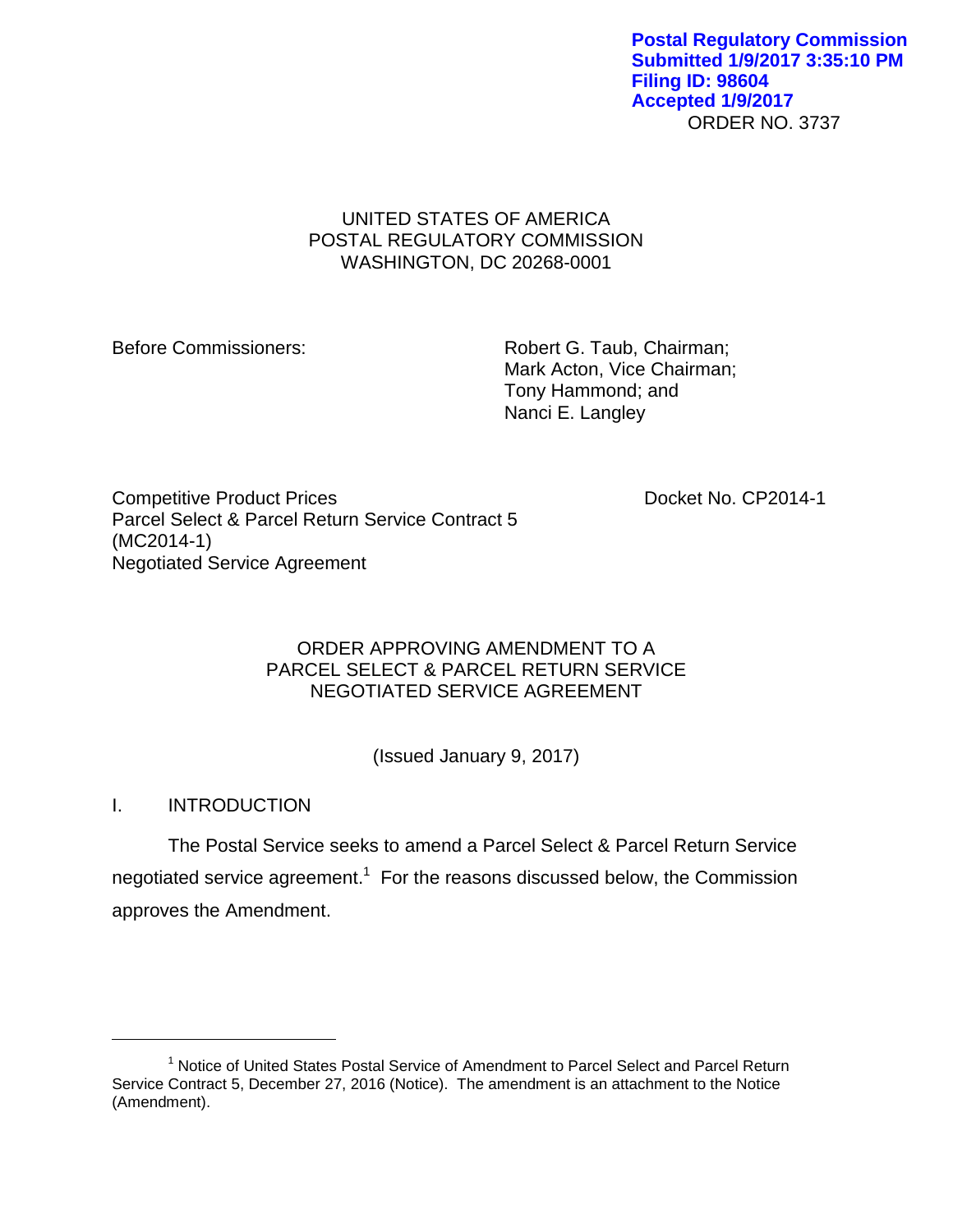In Order No. 1863, the Commission approved the Parcel Select & Parcel Return Service Contract 5 negotiated service agreement (Existing Agreement).<sup>2</sup> On December 27, 2016, the Postal Service filed notice that it has agreed to the Amendment to the Existing Agreement. On December 28, 2016, the Commission issued a notice reopening this docket to consider the Amendment, appointing a Public Representative, and providing interested persons with an opportunity to comment.<sup>3</sup>

The Postal Service intends for the Amendment to become effective one business day after the date that the Commission completes its review of the Notice. Notice at 1. The Postal Service filed supporting financial documentation and a certified statement, as required by 39 C.F.R. § 3015.5. *Id.*

### II. COMMENTS

 $\overline{a}$ 

Comments were filed by the Public Representative. $4$  No other person submitted comments. The Public Representative reviewed the Amendment, the Existing Agreement, and the financial model filed under seal. PR Comments at 2. Based on that review, he concludes that the Existing Agreement, as amended, should continue to generate sufficient revenue to cover costs and satisfy 39 U.S.C. § 3633(a). *Id.*

<sup>2</sup> *See* Docket Nos. MC2014-1 and CP2014-1, Order Adding Parcel Select & Parcel Return Service Contract 5 to the Competitive Product List, October 29, 2013 (Order No. 1863). The contract was later amended. *See* Order No. 2431, Order Approving Amendment to Parcel Select & Parcel Return Service Negotiated Service Agreement, April 8, 2015; Order No. 2813, Order Approving Amendment to Parcel Select & Parcel Return Service Negotiated Service Agreement, November 13, 2015; Order No. 3109, Order Approving Amendment to Parcel Select & Parcel Return Service Negotiated Service Agreement, February 29, 2016; Order No. 3554, Order Approving Amendment to Parcel Select & Parcel Return Service Negotiated Service Agreement, October 5, 2016. In addition, an attachment to the contract was modified. *See* Order No. 3497, Order Approving Modification of Attachment A to Parcel Select & Parcel Return Service Negotiated Service Agreement, September 6, 2016.

<sup>3</sup> *See* Docket Nos. CP2014-1, *et al.,* Notice Initiating Docket(s) for Recent Postal Service Negotiated Service Agreement Filings, December 28, 2016.

<sup>&</sup>lt;sup>4</sup> Public Representative Comments on Postal Service Notice of Amendment to Parcel Select and Parcel Return Service Contract 5, January 4, 2017 (PR Comments).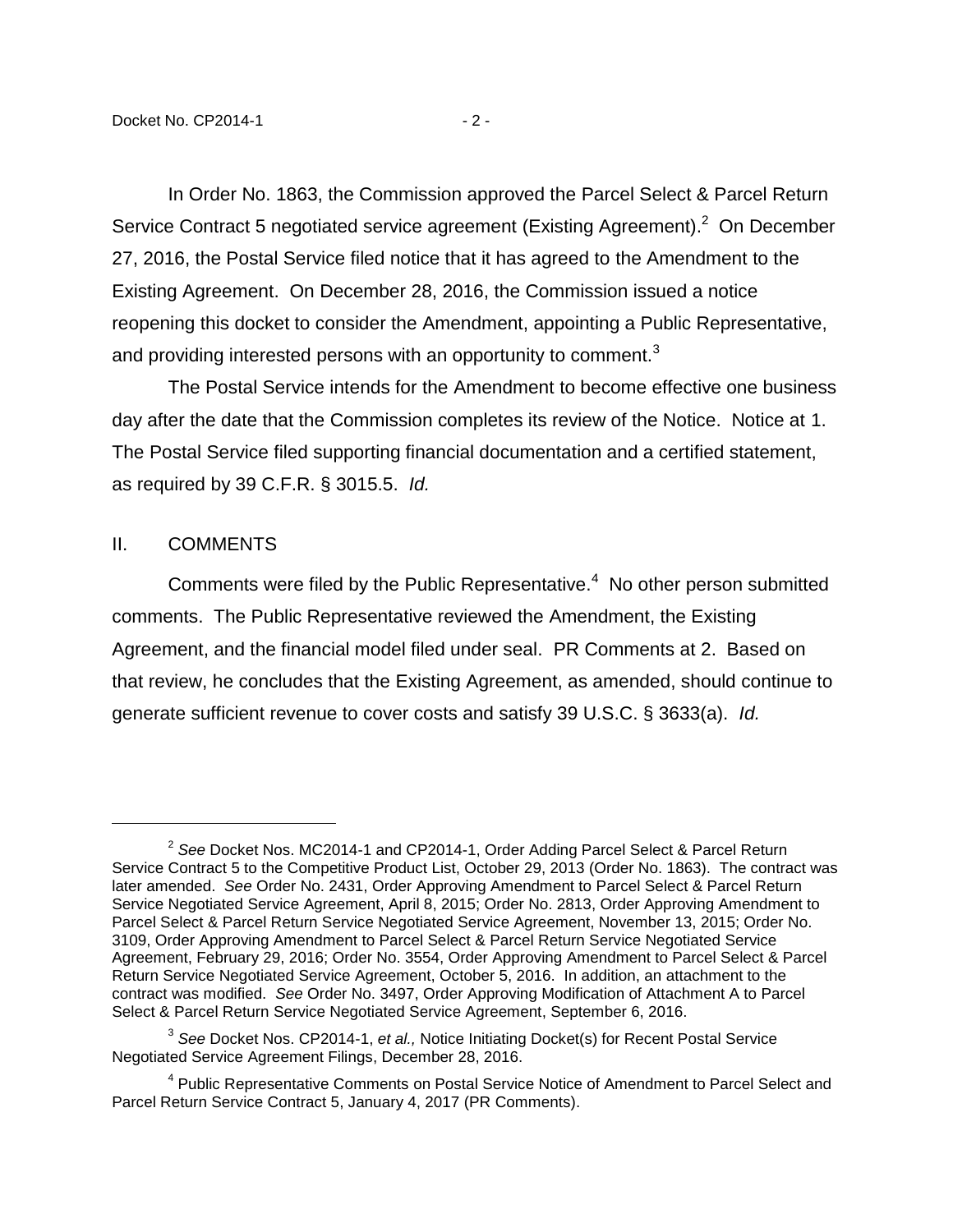#### III. COMMISSION ANALYSIS

The Commission has reviewed the Notice, the accompanying materials filed under seal, and the comments filed by the Public Representative.

*Cost considerations.* The Commission reviews competitive product prices to ensure that each product covers its attributable costs, does not cause market dominant products to subsidize competitive products, and contributes to the Postal Service's institutional costs. 39 U.S.C. § 3633(a); 39 C.F.R. §§ 3015.5 and 3015.7. As long as the revenue generated by the product exceeds its attributable costs, the product is unlikely to reduce the contribution of competitive products as a whole or to adversely affect the ability of competitive products as a whole to contribute an appropriate share of institutional costs. In other words, if a product covers its attributable costs, it is likely to comply with 39 U.S.C. § 3633(a).

The Amendment amends and restates in its entirety the pricing table appearing in section I.I.3, table 2. *See* Attachment A at 1-3. It also amends and restates in its entirety section I.I.4, which describes how prices are applied. *Id.* at 3-4.

Based on a review of the record, the Commission finds that the Existing Agreement, as amended, should cover its attributable costs. 39 U.S.C. § 3633(a)(2). For this reason, it finds that the Existing Agreement, as amended, should not result in competitive products as a whole being subsidized by market dominant products, in accordance with 39 U.S.C. § 3633(a)(1). Similarly, it finds the amended agreement is unlikely to prevent competitive products as a whole from contributing an appropriate share of institutional costs, consistent with 39 U.S.C. § 3633(a)(3). *See also* 39 C.F.R. § 3015.7(c). Accordingly, a preliminary review of the Amendment indicates it is consistent with section 3633(a). The annual rate adjustment provision in section I.I.4 of the amended agreement should allow the amended agreement's revenue to cover costs for the duration of its term. The Commission will continue to review the cost coverage of the amended agreement in its Annual Compliance Determination to ensure that rates cover costs.